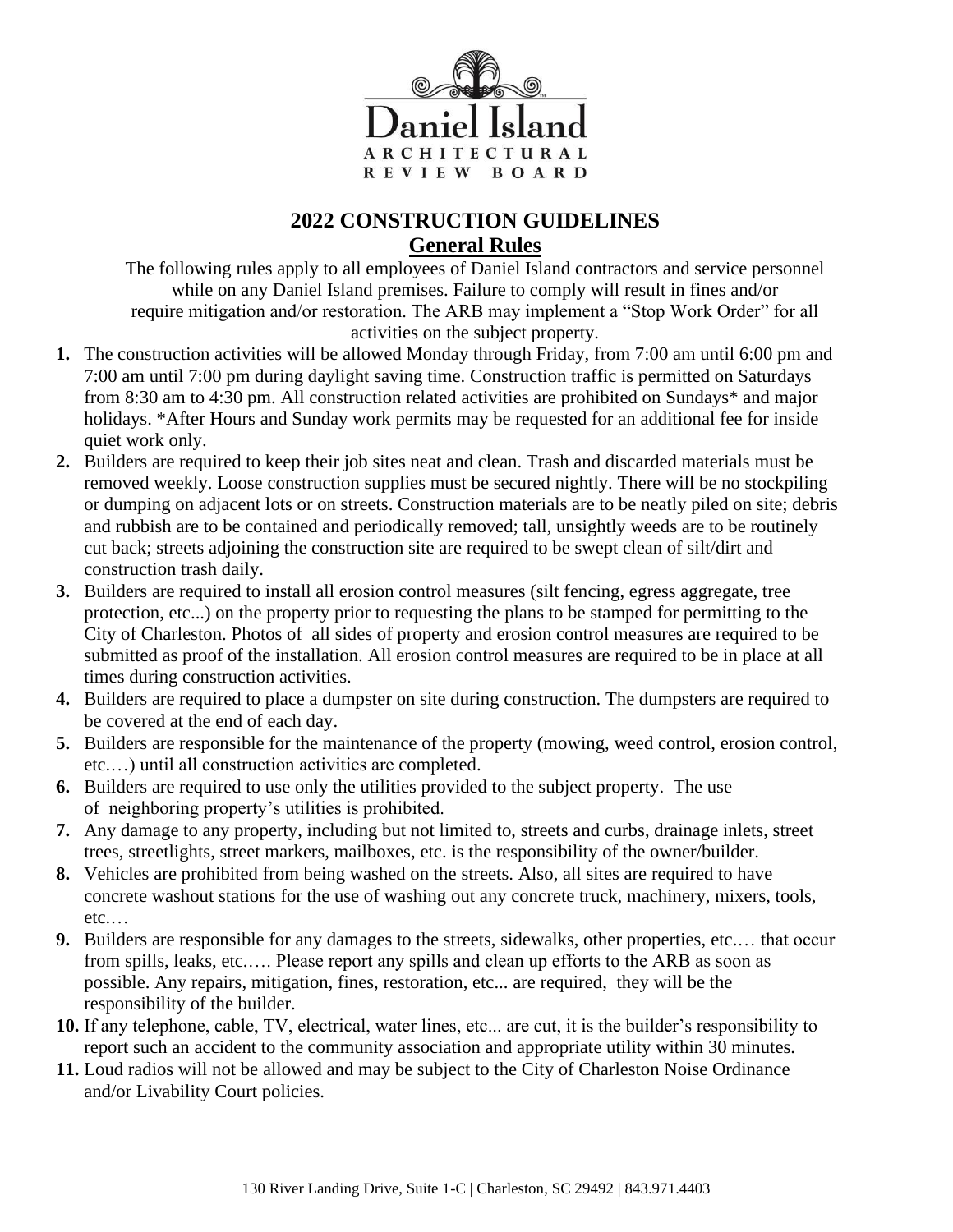

- **12.** No vehicles or trailers may be left on the job site overnight.
- **13.** No contractor personnel will be permitted to bring pets on the property.
- **14.** Builders and their subcontractors are required to verify with the City of Charleston about all applicable parking rules and regulations for the streets. Please note: On many of the streets, parking is only allowed on one side to allow safe passage for emergency vehicles and other vehicular traffic. Any fines incurred or vehicles towed are the responsibility and expense of the vehicles' owners.
- **15.** Protective fencing is required to be in place around all protected trees and grand trees prior to the start of any construction activities and is required to be maintained until all construction activities are completed. The area within the protective barricade shall remain free of all building materials, dirt or other construction debris, vehicles, and construction activities. A 4' chain link fence with silt fencing is required for the tree protection of all trees 24" cal or greater. Changes in grade within the protected areas requires approval from the City of Charleston Zoning Administrator and the ARB.
- **16.** Should any buffer required to be protected become disturbed by construction activities, the ARB and/or the City of Charleston and any other governing authorities may implement fines and/or mitigation requirements. The ARB may require a revised landscape, grading, and drainage plan to show how replanting of the buffer will be addressed.
- **17.** Builders are required to properly maintain all stormwater control BMPs for curb inlets and catch basins located on or adjacent to the property and must be kept clean and clear of dirt and debris by the builder until all construction activities are completed. Any damages or need for replacement of the devices will be done by the ARB at the builder's expense.

## **2022 Construction Violation Fine Schedule**

The following list represents a common schedule of fines during construction. These fines will be collected from the builder's construction deposit unless otherwise noted. The ARB will assess fines on a case-by-case basis and may pursue legal action if necessary. The amounts of the fines are subject to periodic increases at the sole discretion of the ARB.

| a. Littered site/No dumpster/Dumpster not being<br>emptied in a timely manner/Dumpster overflowing |                                                                                                       | \$250                    |
|----------------------------------------------------------------------------------------------------|-------------------------------------------------------------------------------------------------------|--------------------------|
|                                                                                                    | b. Damage to right-of-way hardscaping (asphalt)                                                       | \$250 plus restoration   |
|                                                                                                    | c. Damage to right-of-way landscaping                                                                 | \$200 plus restoration   |
|                                                                                                    | d. Building Material, Vehicle, or dumpster stored<br>on adjacent property/Damage to adjacent property | \$300 plus restoration   |
|                                                                                                    | e. Unsecured (or no) temporary sanitary facilities                                                    | \$100                    |
| f.                                                                                                 | No job sign/nonconforming sign                                                                        | \$100                    |
|                                                                                                    | g. Damage to natural areas                                                                            | \$1,500 plus restoration |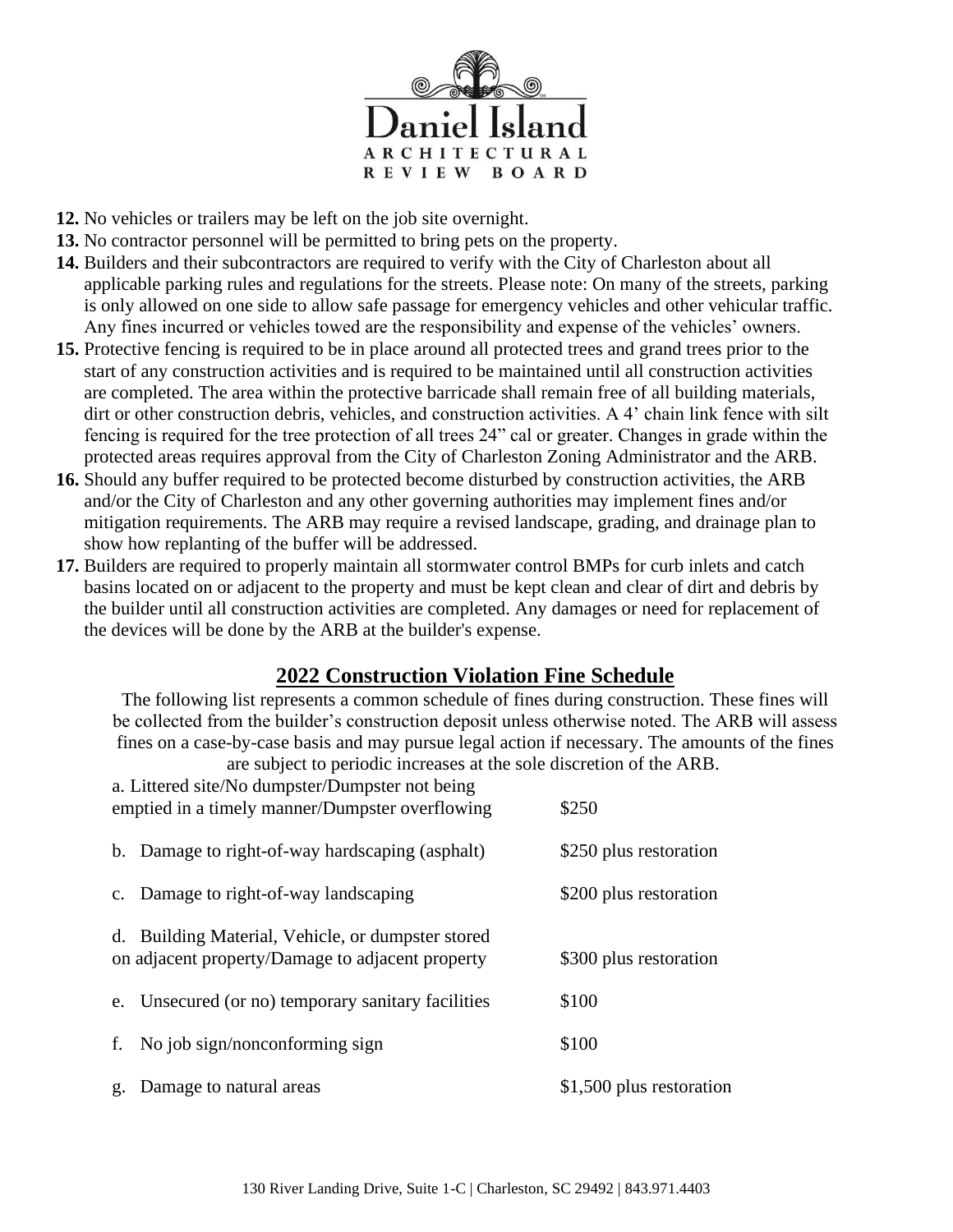

|    | h. Damage to common areas                                                               | \$1,500 plus restoration                           |
|----|-----------------------------------------------------------------------------------------|----------------------------------------------------|
|    | i. Unauthorized plan change (minor)<br>Unauthorized plan change (major)                 | \$250<br>\$1,500                                   |
| j. | Unauthorized finishes                                                                   | \$1,500 plus restoration                           |
| k. | Silt fences not installed or maintained properly                                        | \$300                                              |
| 1. | Improper egress                                                                         | \$200                                              |
|    | m. Clearing site without plans stamped $&$ storm water<br>protection measures installed | \$1,500                                            |
|    | n. Damage or Unauthorized Removal of tree(s):<br>$(6"$ to 23")<br>$(24"$ or greater)    | \$1,000 plus mitigation<br>\$2,500 plus mitigation |
|    | o. No tree protection                                                                   | \$300                                              |
| p. | Working on a Sunday/after hours without permit                                          | \$500                                              |
| q. | Working on a Holiday                                                                    | \$1,000                                            |
| r. | Site fill or installation of landscaping without approval \$1,500                       |                                                    |
| S. | Dirt/Trash/Debris in the Street                                                         | \$200 plus restoration                             |
| t. | Failure to maintain site (weeding, mowing)                                              | \$100 plus restoration                             |
|    | u. Dumpster not covered nightly                                                         | \$200                                              |
|    | v. Final Grading may not negatively impact neighboring<br>properties                    | Repair and restoration                             |
|    | w. Accessing the job site from an adjacent property,                                    |                                                    |

common area or trail system \$1,500 plus restoration *Note: Builder shall have 48 hours to remedy violation, unless otherwise noted by the ARB, before fines are doubled. Repeat violations may prompt a review of your builder program application*. *Should the amount of the fines deplete the construction deposit to below \$500, the construction deposit will be required to be replenished to the full amount.*